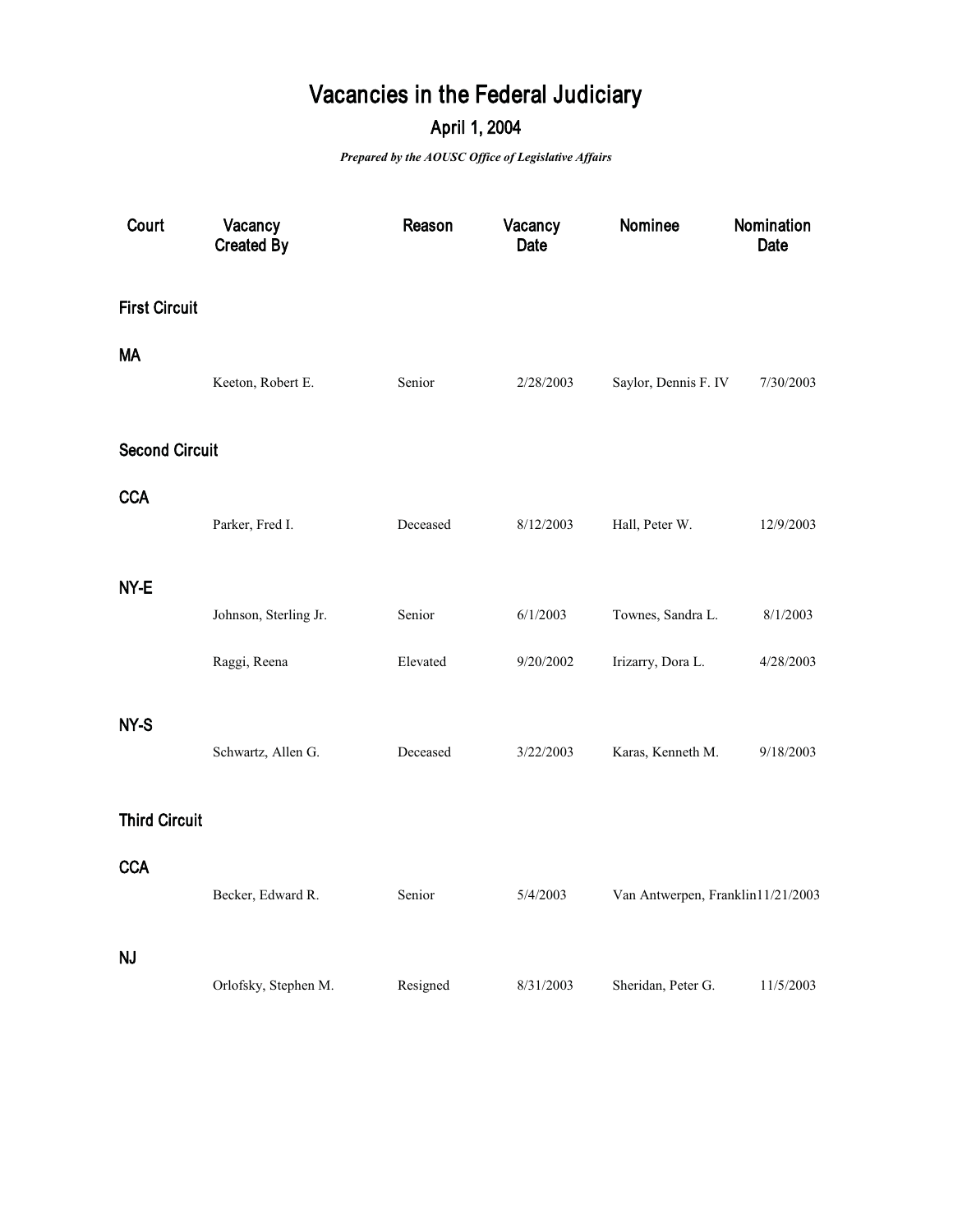| Court                  | Vacancy<br><b>Created By</b> | Reason       | Vacancy<br>Date | Nominee               | Nomination<br>Date |
|------------------------|------------------------------|--------------|-----------------|-----------------------|--------------------|
| (Third Circuit - cont) |                              |              |                 |                       |                    |
| PA-E                   |                              |              |                 |                       |                    |
|                        | Buckwalter, Ronald L.        | Senior       | 12/11/2003      | Stengel, Lawrence F.  | 11/6/2003          |
|                        | Hutton, Herbert J.           | Senior       | 9/6/2003        | Diamond, Paul S.      | 1/20/2004          |
|                        | Waldman, Jay C.              | Deceased     | 5/30/2003       | Sanchez, Juan R.      | 11/25/2003         |
|                        | Yohn, William H. Jr.         | Senior       | 11/20/2003      | Pratter, Gene E. K.   | 11/3/2003          |
| PA-W                   | Cindrich, Robert J.          | Resigned     | 1/31/2004       |                       |                    |
| <b>Fourth Circuit</b>  |                              |              |                 |                       |                    |
| <b>CCA</b>             |                              |              |                 |                       |                    |
|                        | Murnaghan, Francis           | Deceased     | 8/31/2000       | Allen, Claude A.      | 1/20/2004          |
|                        | Phillips, J. Dickson Jr.     | Senior       | 7/31/1994       | Boyle, Terrence W.    | 1/7/2003           |
| NC-E                   | Britt, W. Earl               | Senior       | 12/7/1997       | Dever, James C. III   | 1/7/2003           |
| NC-W                   | PL 107-273                   | New Position | 7/15/2003       | Conrad, Robert Jr.    | 4/28/2003          |
| <b>SC</b>              | Houck, C. Weston             | Senior       | 10/1/2003       | Harwell, Robert Bryan | 1/20/2004          |
| VA-E                   | Morgan, Henry C. Jr.         | Senior       | 2/8/2004        | Kelley, Walter D. Jr. | 10/31/2003         |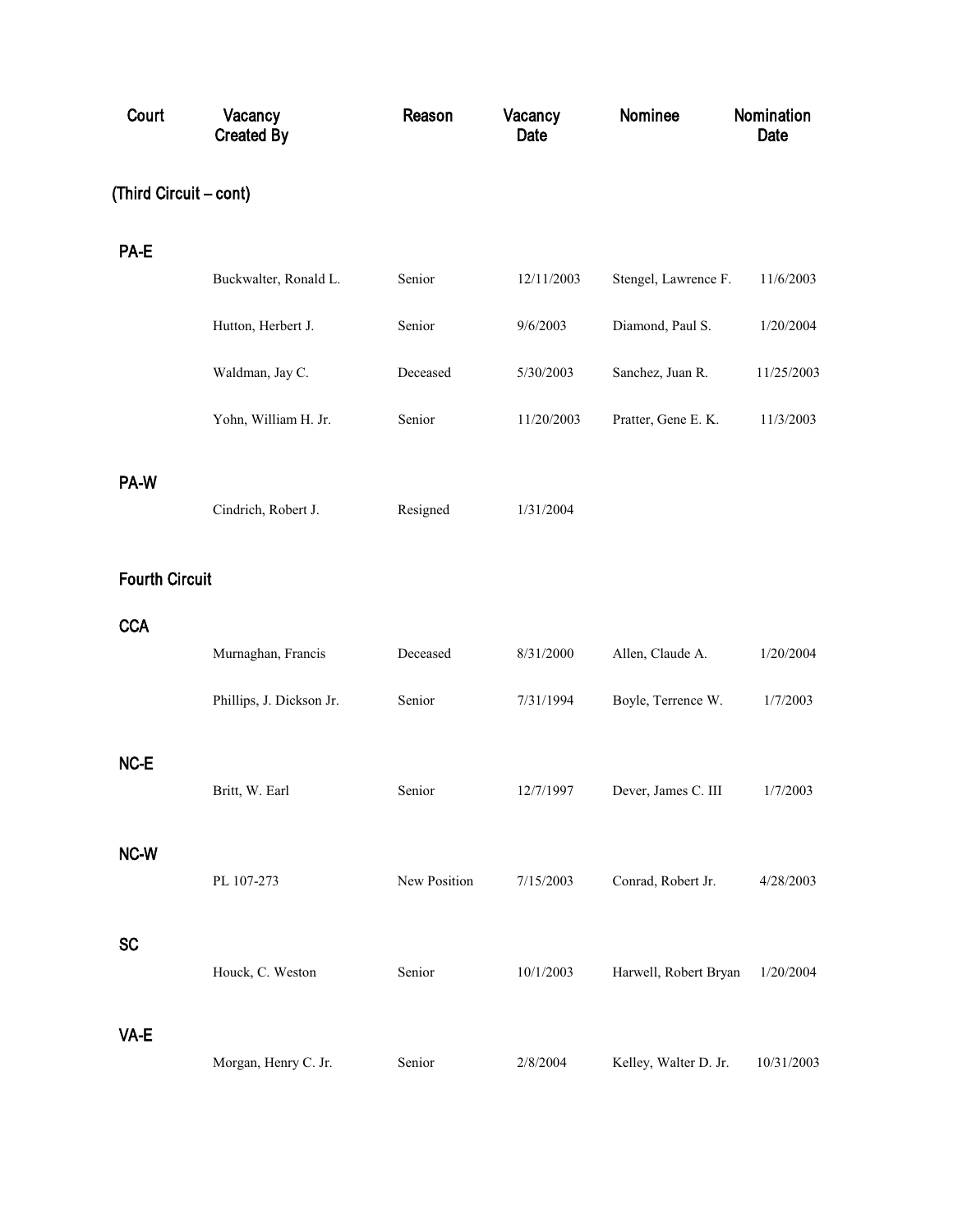| Court                    | Vacancy<br><b>Created By</b> | Reason   | Vacancy<br>Date | Nominee                          | Nomination<br>Date |  |  |
|--------------------------|------------------------------|----------|-----------------|----------------------------------|--------------------|--|--|
| (Fourth Circuit - cont.) |                              |          |                 |                                  |                    |  |  |
| WV-S                     | Haden, Charles H. II         | Deceased | 3/20/2004       |                                  |                    |  |  |
| <b>Fifth Circuit</b>     |                              |          |                 |                                  |                    |  |  |
| <b>CCA</b>               | Garwood, William L.          | Senior   | 1/23/1997       | Owen, Priscilla Richman 1/7/2003 |                    |  |  |
| MS-S                     | Pickering, Charles W. Sr.    | Elevated | 1/16/2004       |                                  |                    |  |  |
| TX-N                     | Buchmeyer, Jerry L.          | Senior   | 9/5/2003        | Boyle, Jane J.                   | 11/24/2003         |  |  |
| TX-E                     | Hannah, John H. Jr.          | Deceased | 12/4/2003       |                                  |                    |  |  |
| <b>Sixth Circuit</b>     |                              |          |                 |                                  |                    |  |  |
| <b>CCA</b>               | Keith, Damon                 | Senior   | 5/1/1995        | Griffin, Richard                 | 1/7/2003           |  |  |
|                          | Kennedy, Cornelia            | Senior   | 3/1/1999        | Neilson, Susan Bieke             | 1/7/2003           |  |  |
|                          | Ryan, James L.               | Senior   | 1/1/2000        | Saad, Henry W.                   | 1/7/2003           |  |  |
|                          | Suhrheinrich, Richard F.     | Senior   | 8/15/2001       | McKeague, David W.               | 1/7/2003           |  |  |
| MI-E                     |                              |          |                 |                                  |                    |  |  |
|                          | Duggan, Patrick J.           | Senior   | 9/29/2000       | Ryan, Daniel P.                  | 4/28/2003          |  |  |
|                          | Gadola, Paul V.              | Senior   | 1/31/2001       | Ludington, Thomas L.             | 1/7/2003           |  |  |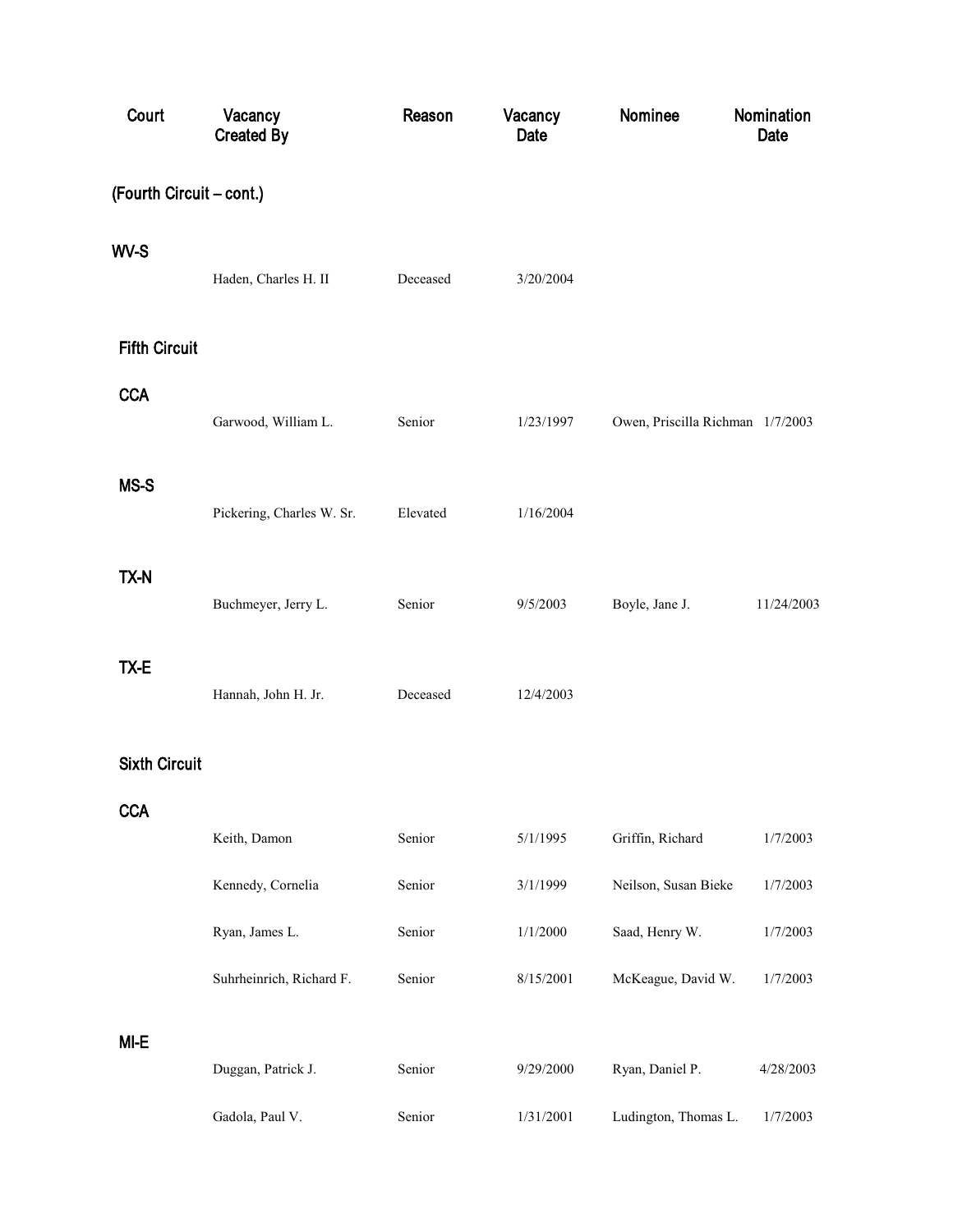| Court                 | Vacancy<br><b>Created By</b>                        | Reason       | Vacancy<br>Date | Nominee                         | Nomination<br>Date |
|-----------------------|-----------------------------------------------------|--------------|-----------------|---------------------------------|--------------------|
| <b>Eighth Circuit</b> |                                                     |              |                 |                                 |                    |
| <b>CCA</b>            |                                                     |              |                 |                                 |                    |
|                       | Bowman, Pasco M.                                    | Senior       | 8/1/2003        | Gruender, Raymond W. 9/29/2003  |                    |
|                       | McMillian, Theodore                                 | Senior       | 7/1/2003        | Benton, William Duane 2/12/2004 |                    |
| AR-E                  |                                                     |              |                 |                                 |                    |
|                       | Reasoner, Stephen M.                                | Senior       | 9/19/2002       | Holmes, J. Leon                 | 1/29/2003          |
| <b>Ninth Circuit</b>  |                                                     |              |                 |                                 |                    |
| <b>CCA</b>            |                                                     |              |                 |                                 |                    |
|                       | Browning, James R.                                  | Senior       | 9/1/2000        | Kuhl, Carolyn B.                | 1/7/2003           |
|                       | Nelson, Thomas                                      | Senior       | 11/14/2003      | Myers, William III              | 5/15/2003          |
| CA-S                  |                                                     |              |                 |                                 |                    |
|                       | PL 107-273                                          | New Position | 7/15/2003       | Benitez, Roger T.               | 5/1/2003           |
| HI                    |                                                     |              |                 |                                 |                    |
|                       | Kay, Alan C.                                        | Senior       | 1/1/2000        | Rohlfing, Frederick W.          | 1/7/2003           |
| WA-W                  |                                                     |              |                 |                                 |                    |
|                       | 28 USC 133 (per Barbara<br>Rothstein, FJC Director) | FJC Director | 9/8/2003        | Martinez, Ricardo S.            | 10/14/2003         |
|                       | Zilly, Thomas S.                                    | Senior       | 1/1/2004        | Robart, James L.                | 12/9/2003          |
| <b>Tenth Circuit</b>  |                                                     |              |                 |                                 |                    |
| NΜ                    |                                                     |              |                 |                                 |                    |
|                       | Parker, James A.                                    | Senior       | 9/1/2003        | Herrera, Judith C.              | 9/23/2003          |